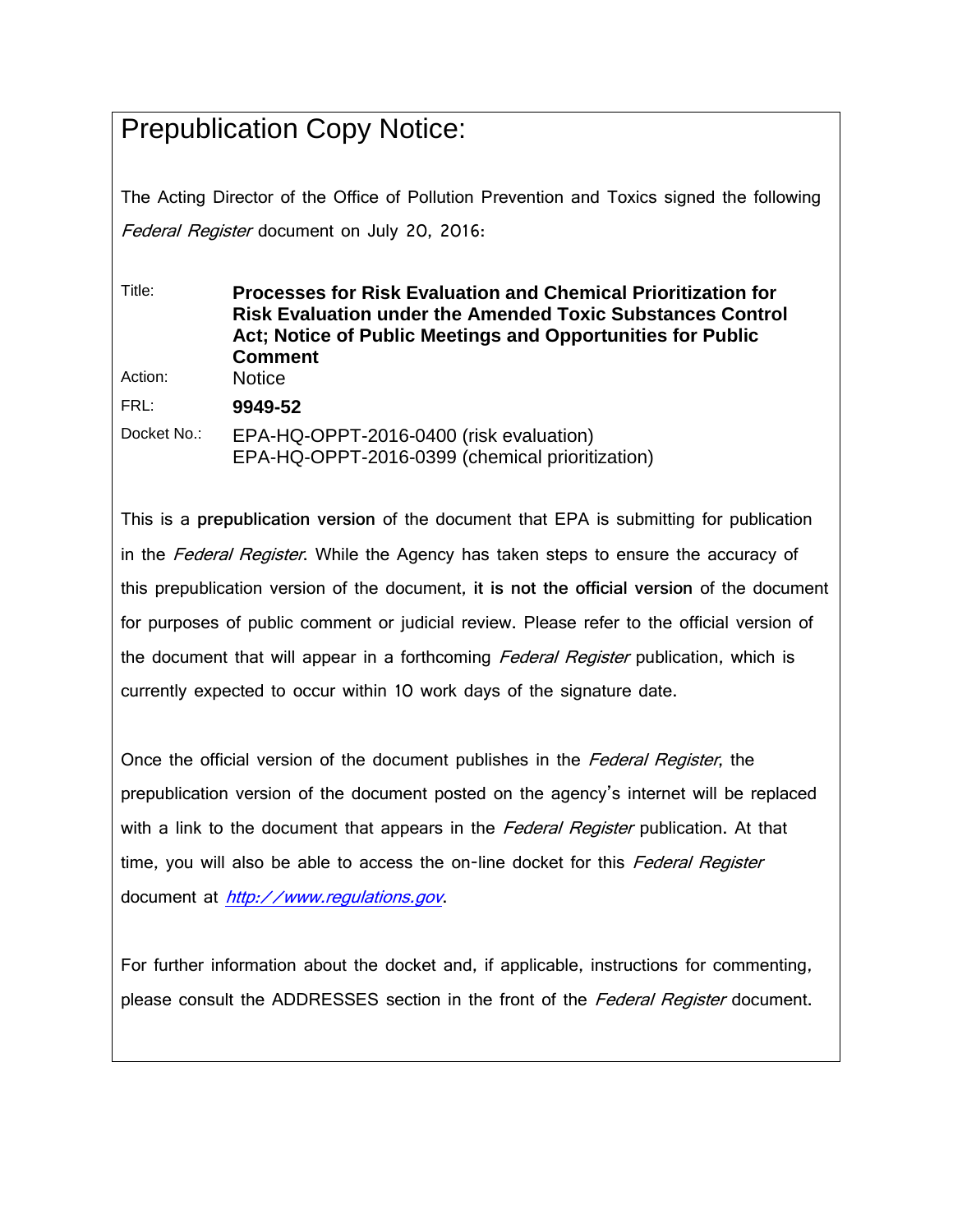#### **ENVIRONMENTAL PROTECTION AGENCY**

#### **[EPA-HQ-OPPT-2016-0399 and EPA-HQ-OPPT-2016-0400; FRL-9949-52]**

**Processes for Risk Evaluation and Chemical Prioritization for Risk Evaluation under the Amended Toxic Substances Control Act; Notice of Public Meetings and** 

### **Opportunities for Public Comment**

**AGENCY:** Environmental Protection Agency (EPA).

**ACTION:** Notice.

**SUMMARY**: EPA is holding two public meetings to obtain input into the Agency's development of processes for risk evaluation and chemical prioritization for risk evaluation under the Toxic Substances Control Act as amended by the Frank R. Lautenberg Chemical Safety for the  $21<sup>st</sup>$  Century Act (TSCA). Information obtained during these meetings will be considered in the Agency's development of the proposed procedural regulations required under TSCA.

**DATES:** *Meetings.* For the chemical evaluation process, the meeting will be held on August 9, 2016 from 9:30 a.m. to 4:30 p.m. For the process of prioritizing chemicals for risk evaluation, the meeting will be held on August 10, 2016 from 9:30 a.m. to 4:30 p.m. *Meeting Registration.* Advance registration for each meeting must be completed no later than August 4, 2016. On-site registration will be permitted, but seating and speaking priority will be given to those who pre-register by the deadline.

*Reasonable Accommodations.* To request accommodation of a disability, please contact the technical person listed under **FOR FURTHER INFORMATON CONTACT**, preferably by August 1, 2016, to give EPA as much time as possible to process your request.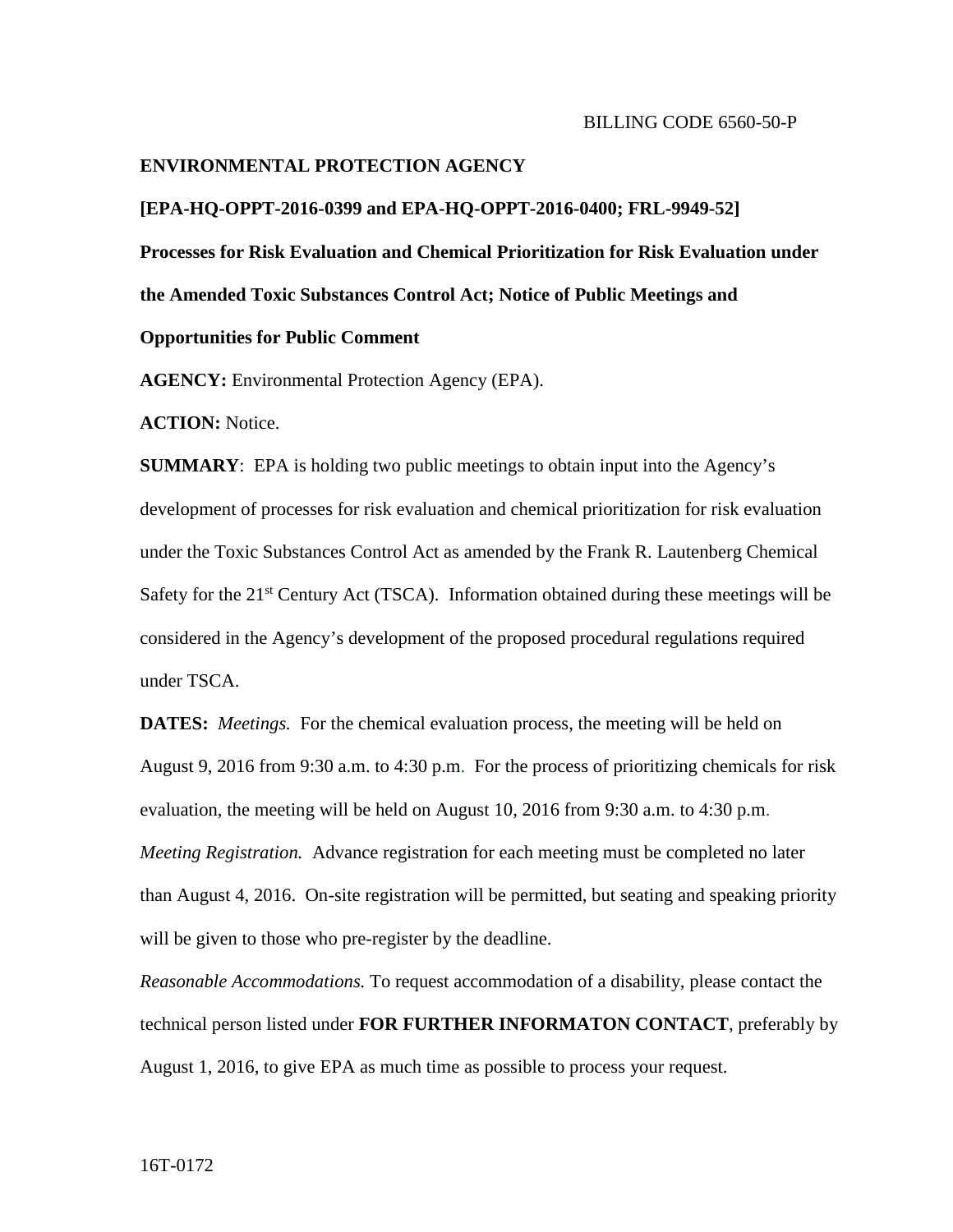*Comments.* EPA will hear oral comments at each meeting, and will accept written comments and materials submitted to the applicable docket on or before August 17, 2016.

**ADDRESSES:** *Meetings.*The meetings will be held in the Horizon Ballroom at the Ronald Reagan Building and International Trade Center, 1300 Pennsylvania Avenue, NW., Washington, DC 20004. The meetings will also be available by remote access for registered participants. For further information, see Unit III.A. under SUPPLEMENTARY INFORMATION.

*Meeting registration.* You may register online (preferred) or in person at the meeting. To register online, go to *[http://opptstakeholder.eventbrite.com](http://opptstakeholder.eventbrite.com/)*.

*Comments.* Submit written comments and materials, identified by the relevant docket ID number, i.e., for the meeting on the process for risk evaluation, use docket ID EPA-HQ-OPPT-2016-0400; and for the meeting on the process of chemical prioritization for risk evaluation, use docket ID EPA-HQ-OPPT-2016-0399, by one of the following methods:

• *Federal eRulemaking Portal*: *http://www.regulations.gov*. Follow the online instructions for submitting comments. Do not submit electronically any information you consider to be Confidential Business Information (CBI) or other information whose disclosure is restricted by statute.

• *Mail*: Document Control Office (7407M), Office of Pollution Prevention and Toxics (OPPT), Environmental Protection Agency, 1200 Pennsylvania Ave., NW., Washington, DC 20460-0001.

• *Hand Delivery*: To make special arrangements for hand delivery or delivery of boxed information, please follow the instructions at

*[http://www.epa.gov/dockets/contacts.html.](http://www.epa.gov/dockets/contacts.html)* Additional instructions on commenting or visiting

2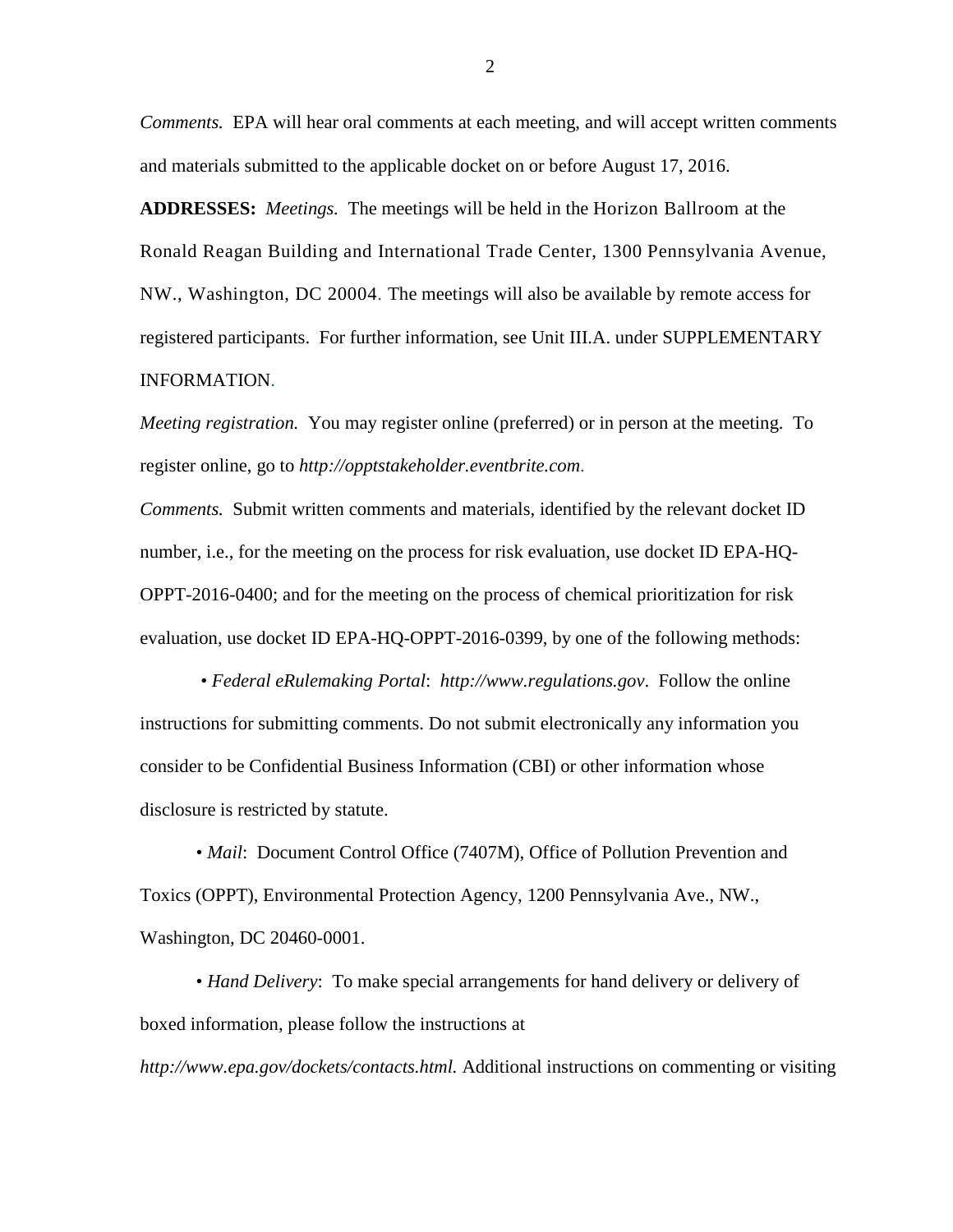the docket, along with more information about dockets in general is available at *http://www.epa.gov/dockets*.

# **FOR FURTHER INFORMATION CONTACT:** *For technical information contact*: Chris Blunck, Office of Pollution Prevention and Toxics, Environmental Protection Agency, 1200 Pennsylvania Ave., NW., Washington, DC 20460-0001; telephone number**: (**202) 564-8078; email address: *Blunck.Chris@epa.gov*.

*For meeting logistics or registration contact:* Klara Zimmerman, Abt Associates; telephone number: (301) 634-1722; email address: *Klara\_Zimmerman@abtassoc.com*.

*For general information contact*: The TSCA-Hotline, ABVI-Goodwill, 422 South Clinton Ave., Rochester, NY 14620; telephone number: (202) 554-1404; email address: *TSCA-Hotline@epa.gov*.

#### **SUPPLEMENTARY INFORMATION:**

#### **I. General Information**

#### *A. Does this Action Apply to Me?*

This action is directed to the public in general, and may be of interest to a wide range of stakeholders including chemical manufacturers, processors and users, consumer product companies, non-profit organizations in the environmental and public health sectors, state and local government agencies, and members of the public interested in the environmental and human health assessment and regulation of chemical substances. Since others also may be interested, the Agency has not attempted to describe all the specific entities that may be affected by this action.

#### *B. How Can I Get Copies of Documents Related to this Meeting?*

EPA has established two dockets for the meetings: For the meeting on the process for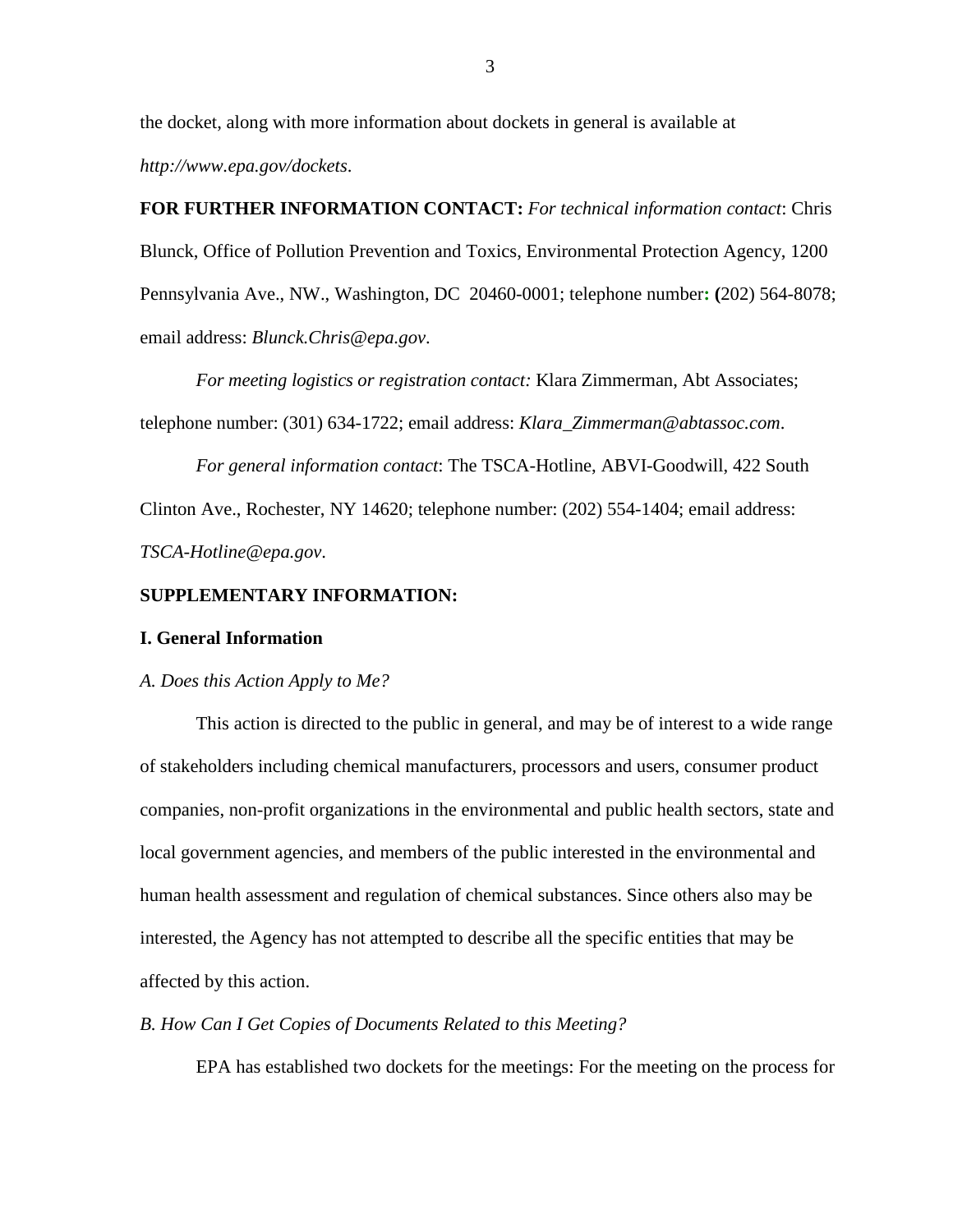risk evaluation, use docket ID No. EPA-HQ-OPPT-2016-0400; and for the meeting on the process of chemical prioritization for risk evaluation, use docket ID No. EPA-HQ-OPPT-2016-0399. Both dockets are available either online at *http://www.regulations.gov* or in person at the Office of Pollution Prevention and Toxics Docket (OPPT Docket), Environmental Protection Agency Docket Center (EPA/DC), West William Jefferson Clinton Bldg., Rm. 3334, 1301 Constitution Ave., NW., Washington, DC. The Public Reading Room is open from 8:30 a.m. to 4:30 p.m., Monday through Friday, excluding legal holidays. The telephone number for the Public Reading Room is (202) 566-1744, and the telephone number for the OPPT Docket is (202) 566-0280. Please review the visitor instructions and additional information about the docket available at *<http://www.epa.gov/dockets>*. Documents and meeting information will also be available at the registration Web site.

#### **II. Background**

On June 22, 2016, President Obama signed into law the Frank R. Lautenberg Chemical Safety for the  $21<sup>st</sup>$  Century Act, which amended the Toxic Substances Control Act of 1976. The revised TSCA includes provisions that require EPA to develop by rule processes for risk evaluation and chemical prioritization for risk evaluation. Additional information on the revisions to TSCA can be found at *[https://www.epa.gov/assessing-and](https://www.epa.gov/assessing-and-managing-chemicals-under-tsca/frank-r-lautenberg-chemical-safety-21st-century-act)[managing-chemicals-under-tsca/frank-r-lautenberg-chemical-safety-21st-century-act](https://www.epa.gov/assessing-and-managing-chemicals-under-tsca/frank-r-lautenberg-chemical-safety-21st-century-act)*.

*Risk evaluation*. The meeting on August 9, 2016 will be for the purpose of gathering information for EPA consideration in developing the rule required under TSCA section  $6(b)(4)$ . Under TSCA section  $6(b)(4)$ , not later than 1 year after the date of enactment (i.e., by June 21, 2017), EPA is required to establish by rule a process to conduct risk evaluations to determine whether a chemical substance presents an unreasonable risk of injury to health

4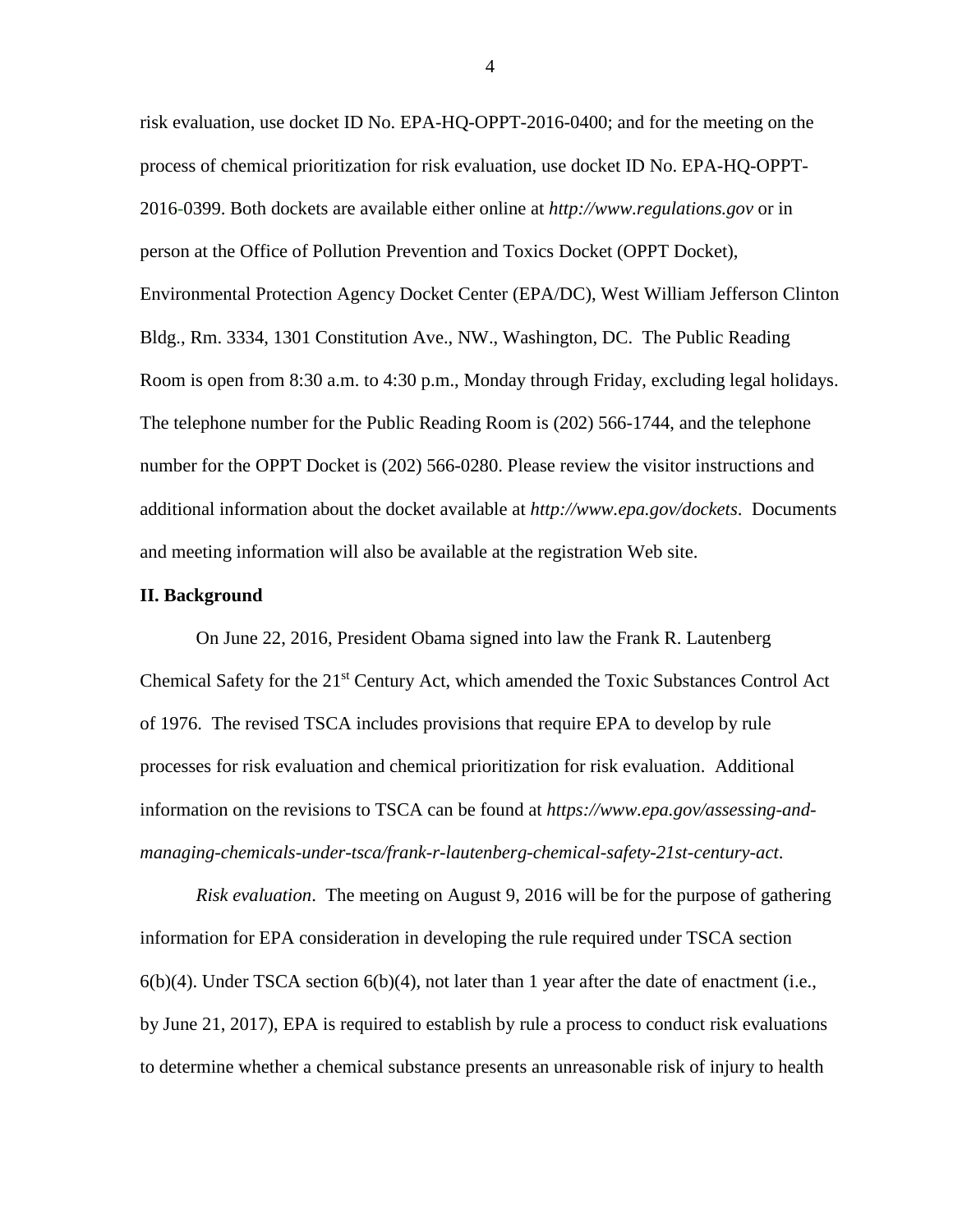or the environment.

*Prioritization for risk evaluations.* The meeting on August 10, 2016 will be for the purpose of gathering information for EPA consideration in developing the rule required under TSCA section 6(b)(1). Under TSCA section 6(b)(1), EPA must within 1 year of enactment (i.e., by June 21, 2017) establish by rule a risk-based screening process, including criteria for designating chemical substances as high-priority for risk evaluations or lowpriority for which risk evaluations are not warranted at the time.

#### **III. Meeting**

#### *A. Remote Access*

The meetings will be accessible remotely for registered participants. Registered participants will receive information on how to connect to the meetings prior to their start.

#### *B. Public Participation at the Meeting*

Members of the public may register to attend the meetings as observers and may also register to provide oral comments on the days of the meetings. A registered speaker is encouraged to focus on issues directly relevant to the particular meeting's subject matter. Each speaker is allowed no more than 5 minutes in each meeting. To accommodate as many registered speakers as possible, speakers may present oral comments only, without visual aids or written material. Persons registered to speak (as well as others) may submit written materials to the dockets as described under **ADDRESSES.**

#### **IV. How Can I Request to Participate in this Meeting?**

#### *A. Registration*

To attend a meeting in person or to receive remote access, please register no later than August 4, 2016, using one of the methods described under **ADDRESSES.** While on-site